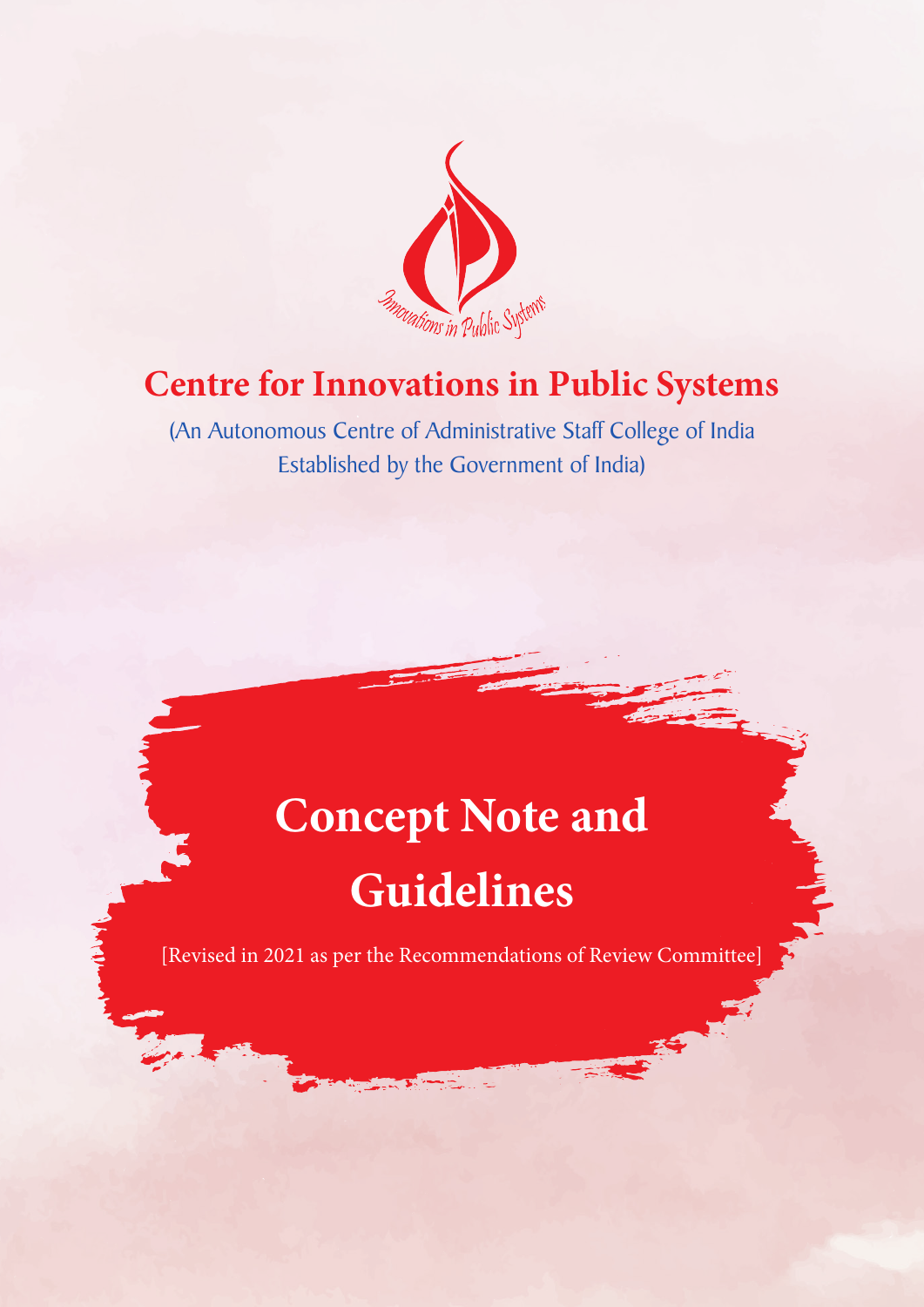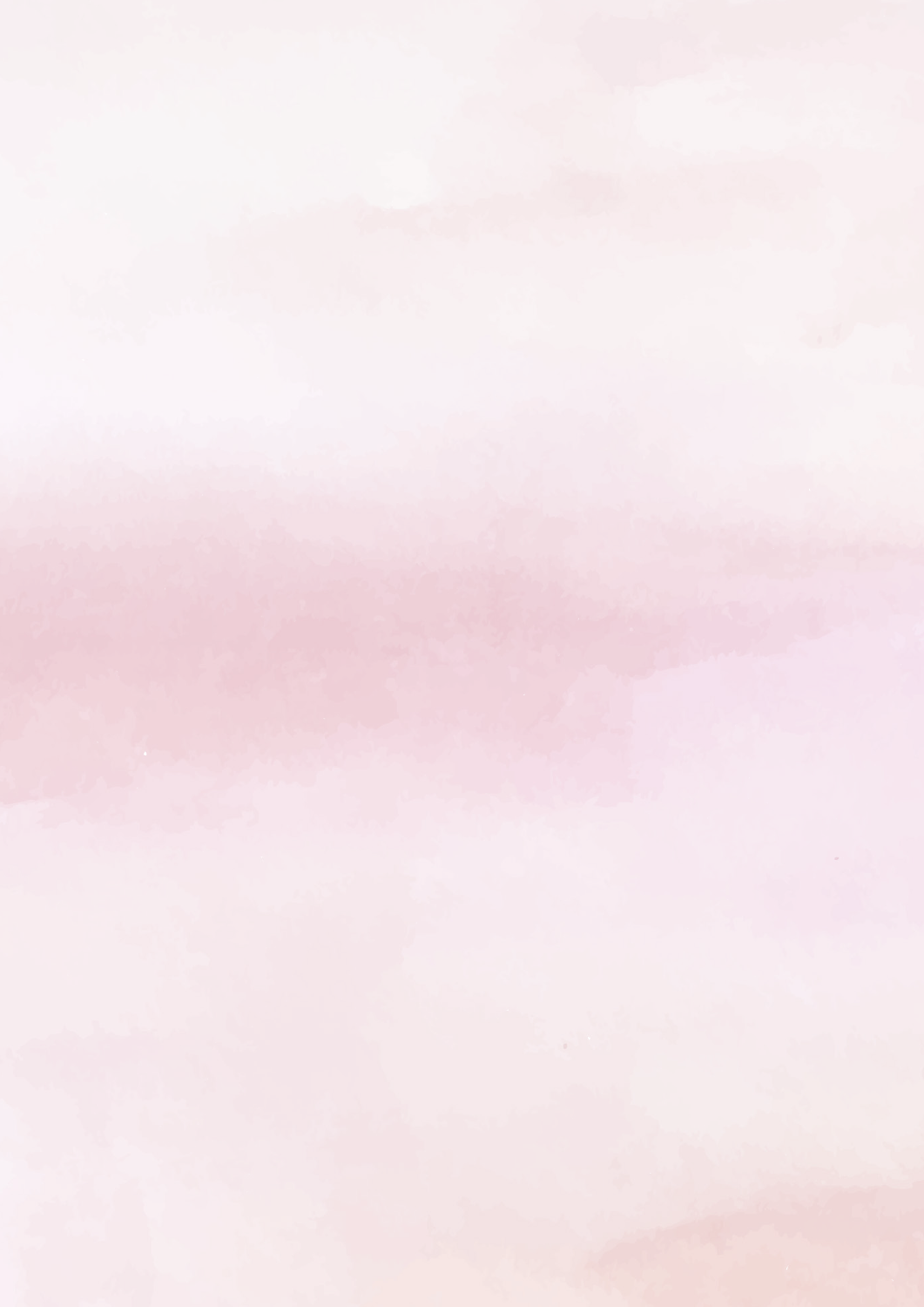Chapter 12: Annex

# **Concept Note and Guidelines for Setting Up of the Centre for Innovations in Public Systems (CIPS)**

*Annex 12.13 (Para 12.93)*

#### **Introduction**

The responses to the Finance Commission's queries on innovation practices received from various State Governments were analysed.

Some of the innovations or better practices introduced in recent years by some states include:

- i. Distribution of one lakh bulletins in different languages on Right to Information to create widespread awareness among common people, with a particular thrust on creating awareness among the students.
- ii. Amendment of the prevention of corruption Act to provide for attachment of the properties of indicted people resulting in a strong message to bureaucracy.
- iii. Involvement of, and licensing to private surveyors to update land records and facilitating speedy issue of computerised copies of records of ownership to farmers at very low cost.
- iv. Establishment of legal aid clinics, facilitating the provision of free legal aid to citizens. Further, establishment of a dedicated Lok Adalat for redressal of grievances or disputes relating to public utility services.
- v. Launch of an initiative to encourage innovations by public officials using available resources in a time-bound manner.
- vi. Development of a new land use policy for checking shifting cultivation.
- vii. Communitisation of management of education, health and power services.
- viii. Delegation of powers for issue of driving licenses to private sector.

The review of data received from various states about innovations, attempts for business process of reengineering and incentives for innovations also reveals that there is no dearth of ideas being tried in different states for improving the quality of governance. However, there are a few areas that need systematic attention:

- i. There is not enough effort to isolate the conceptual and operational lessons from different experiments and successful policies across the state.
- ii. There is no data base on innovative best practices in different sectors and at different levels in the state.
- iii. Cross-fertilisation of ideas is not taking place at a sufficient rate and scale.
- iv. Many good ideas attempted once are aborted, and given short public memory, are not recalled very often.
- v. Incentives for innovations in public systems are not enough and sufficient visibility is not given to change agents.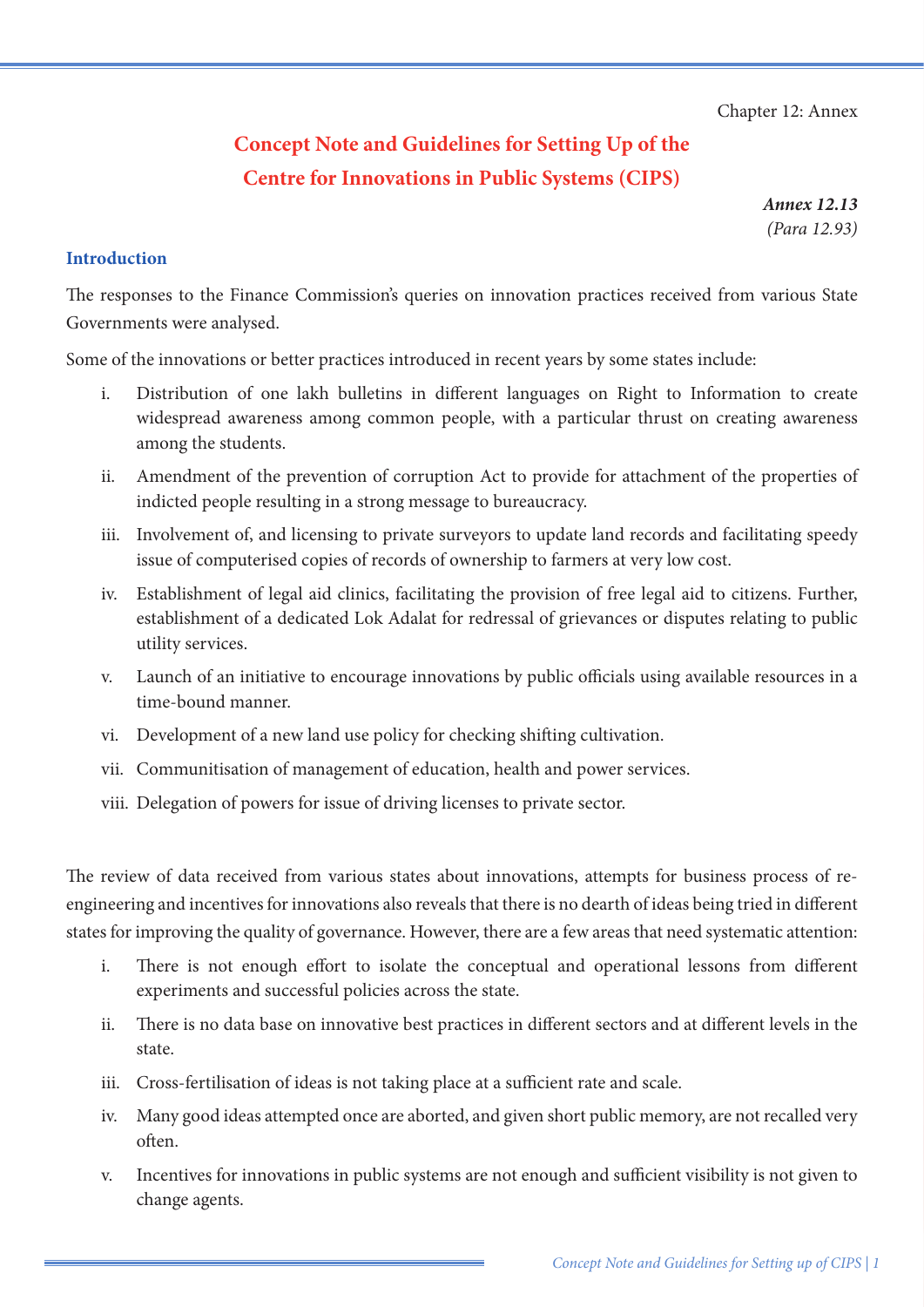- vi. The systems of training and education in various public administration institutions have not incorporated the lessons of various innovations adequately and systematically.
- vii. The need for synergy between public, private and civil society organisations is being realised almost all over the country, but sufficient mechanisms for achieving this synergy do not exist.
- viii. Sufficient attention is not being paid to build leadership that spots innovations, sustains them, and where necessary, spawns new innovations.

In the light of the above, a Centre for Innovations in Public Systems (CIPS) is proposed to catalyse innovative changes in both the culture as well as structure of governance in various states. The Centre would address the various gaps identified above and contribute towards sustainable outcomes in meeting rising social aspirations. The Centre would also provide assistance to the State Governments in developing policies for promoting an innovative culture for transforming creative ideas into sustainable practices at the local level.

The following sections set out its proposed mission and objectives, functions, its location, governance processes and other aspects related to its establishment.

#### **CIPS: Mission & Objectives**

The mission of the Centre for Innovations and Good Practices in Public Systems (CIPS) is to help create a climate and nurture a culture for accelerating and diffusing innovation in public systems.

The objectives of setting up CIPS as an autonomous body are to:

- i. Identify, recognise and promote innovations in public systems in the area of management of people, process (cost and quality), systems (technology) and services, across various states to improve the well-being of the common people.
- ii. Catalyse and trigger lateral learning for initiating action research projects, macro level changes and innovations in the policies and practices across states.
- iii. Provide a range of learning opportunities and services to various stakeholders for building capacity through training programmes, conferences, seminars, surveys, publications and development of a national catalogue/database of innovations in public systems for improving public services.
- iv. Facilitate sharing of international experiences and exposure to best practices in governance of public systems.

#### **Functions of CIPS**

The functions of the Centre are to:

- i. Scout, scan and track different innovations at the state as well as at the national level that have positively impacted public service delivery, increased efficiency and led to cost reduction.
- ii. Create a public domain inventory of innovations in public systems, government departments for the purpose of knowledge management and diffusion of innovations.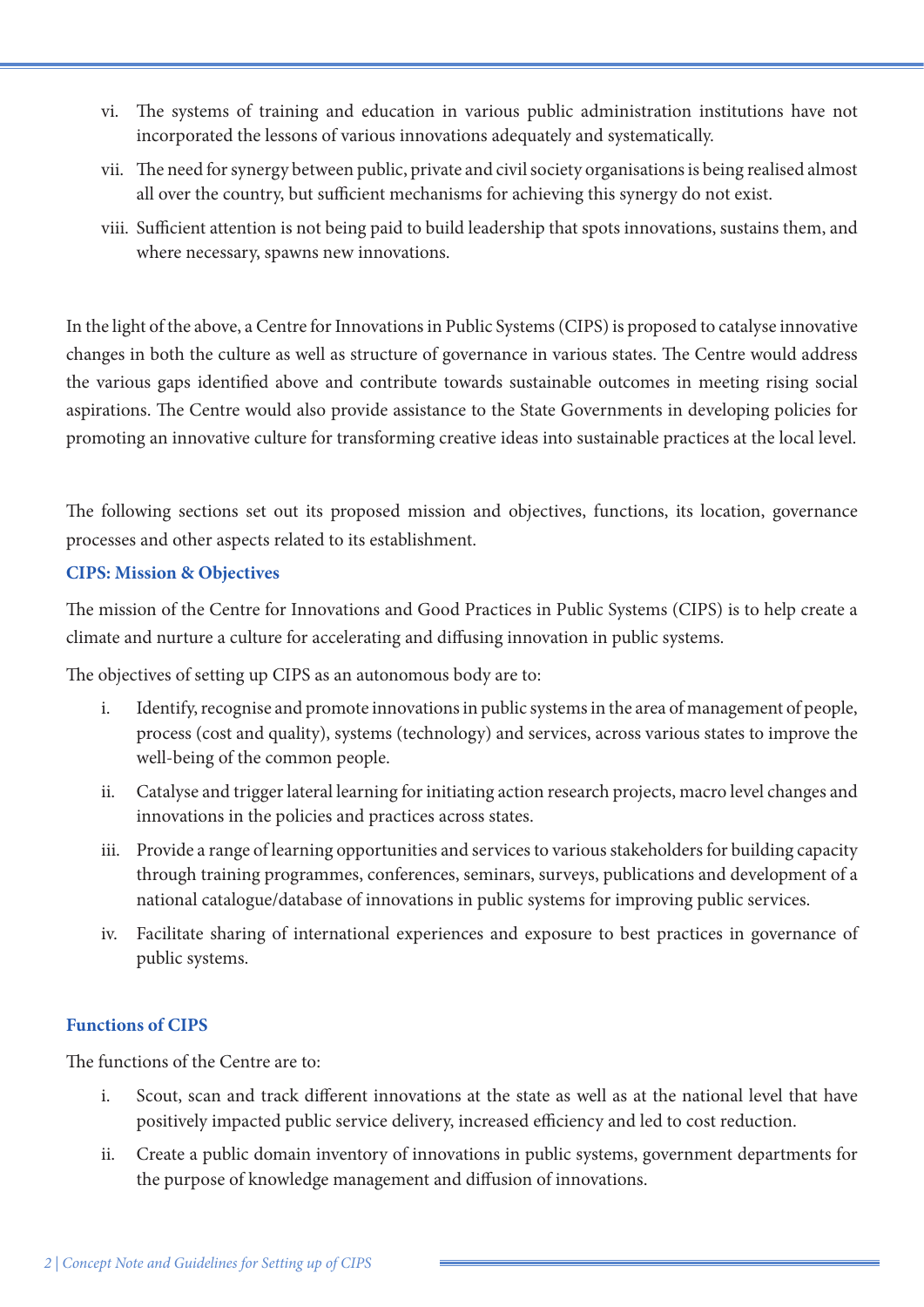- iii. Facilitate emergence of eco-systems that are hospitable to cost-effective innovative ideas, provide empowerment and freedom, and encourage risk-taking experiments for promoting innovations.
- iv. Act as a platform for sharing and disseminating knowledge of new ventures and best practices in administration.
- v. Help in developing policies for incentives (reward & recognition) to accelerate the process of innovation and cross-fertilization of ideas for opening up new lines of inquiry for sustainable change and transformation in public systems.
- vi. Design relevant training programmes in partnership with the State Governments for developing an innovative mindset for creating new solutions on an ongoing basis.
- vii. Facilitate pursuit of diagnostic studies to identify possible barriers that block innovation and also factors that facilitate innovations in public systems.
- viii. Facilitate provision of social venture capital/innovation promotion fund and crucial balancing investment for new ideas and last mile investments in the administration.
- ix. Organise annual retreats of top leaders (chief ministers, ministers, principal secretaries, secretaries, etc.) in a conductive setting for encouraging constructive debate, introspection and reflection for developing inclusive policy solutions and operational mechanisms. This will also help in building leadership traits that facilitate learning from below, around and from people at the grassroot level.
- x. Honour outstanding innovations in public systems through a scheme of annual awards so as to incentivise the innovators in public systems/state departments.
- xi. Develop a body of knowledge including research based case studies, comparative analyses of innovations and experience of their diffusion within and across the states using multimedia and multi-language learning materials for becoming more innovative in the delivery of public services.

#### **CIPS: Its Location at ASCI**

The Centre for Innovations in Public Systems (CIPS) will be located at the Administrative Staff College of India (ASCI), Hyderabad, an autonomous institution, established under the initiative of government and industry in 1956. The college has a record of promoting good practice and innovations in public administration. ASCI has also been involved in supporting the Department of Administrative Reforms and the Prime Minister's Office in recognising innovative change agents in public systems.

#### **CIPS: Governance Structure**

The governance arrangements for CIPS, which will be located in ASCI, would be as under:

#### **a. The Advisory Council**

Since, CIPS has completed 10 years of its journey, a high-level Review Committee under the Chairmanship of Shri Sumit Bose, IAS (Retd) with three others was constituted on 24th November 2020 in pursuance to the decision taken by the Court of Governors in its meeting held on 28th October 2020 *[Annexure-I - pg. 9]*. This committee recommended certain modifications to the existing Advisory Council and Steering Committee.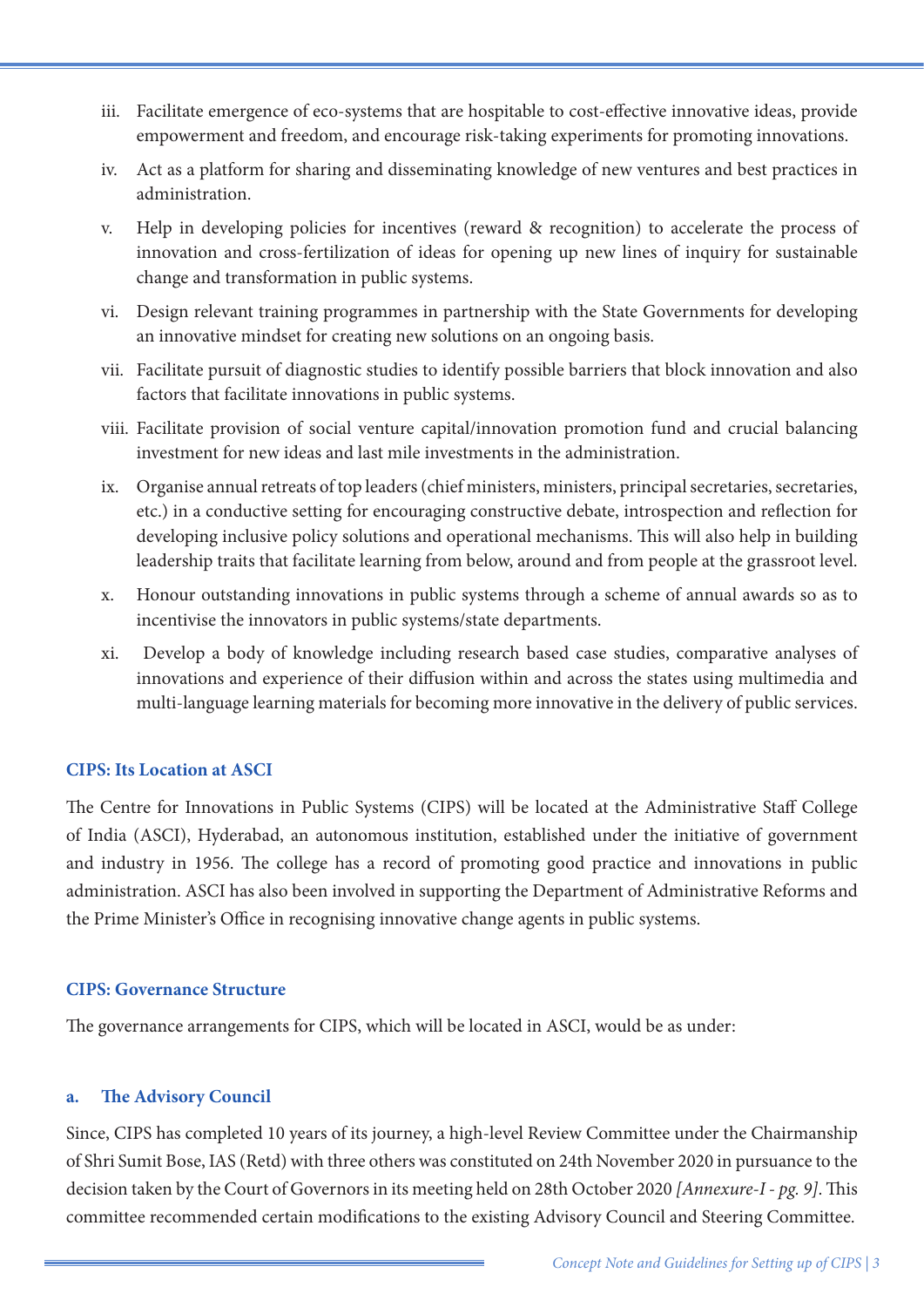Persuant to modifications suggested by the Review Committee the Advisory Council is reconstituted as under: *(vide Order No.: DG ASCI/49-2021 dated September 13, 2021) - [Annexure-II - pg.12]*

- i. The Chairman, Court of Governors (CoG) of Administrative Staff College of India (ASCI) shall chair meetings of the Advisory Council.
- ii. Instead of all Chief Secretaries, only five Chief Secretaries or their nominees (not below the rank of Principal Secretary) should be included in the Advisory Council by rotation, every two years. Presently the following states are being included (Maharashtra, Madhya Pradesh, Punjab, Arunachal Pradesh, Tamil Nadu)
- iii. Instead of three representatives of the Union Government, only Secretary/Additional Secretary Department of Administrative Reforms and Public Grievances (DARPG) should continue as a member. Shri V Srinivas, Additional Secretary, DARPG, GoI is appointed.
- iv. Director, Lal Bahadur Shastri National Academy of Administration (LBSNAA) or a nominee to represent in the meeting.
- v. Chairman, National Innovation Foundation
- vi. The following independent experts are being nominated :
	- a. Shri U K Sinha, IAS (Retd.), Former Chairman, Securities and Exchange Board of India (SEBI)
	- b. Dr. P V Ramesh, IAS (Retd.), Former Additional Chief Secretary to Chief Minister, Governement of Andhra Pradesh
	- c. Shri Jayesh Ranjan, IAS, Principal Secretary to Government, Information Technology, Electronics & Communications Department, Government of Telangana
	- d. Prof M H Bala Subrahmanya, Department of Management Studies, Indian Institute of Science (IISc), Bangalore, Karnataka
	- e. Ms. Anjali Hazarika, Independent Expert
- vii. Director General, ASCI as Member
- viii. Director, CIPS, shall act as the Convener/Secretary

The Advisory Council will:

- i. Comment and make suggestions on the Center's work programme and monitor its implementation
- ii. Review and comment upon the annual budget of the CIPS and receive an audit report
- iii. Meet twice a year in Hyderabad, subject to a minimum quorum of 25 per cent of its membership

#### **b. Steering Committee**

A Steering Committee headed by the Director General of ASCI, was established to provide space for the representation of the insights of State Governments in giving shape and driving the work programme of the Centre.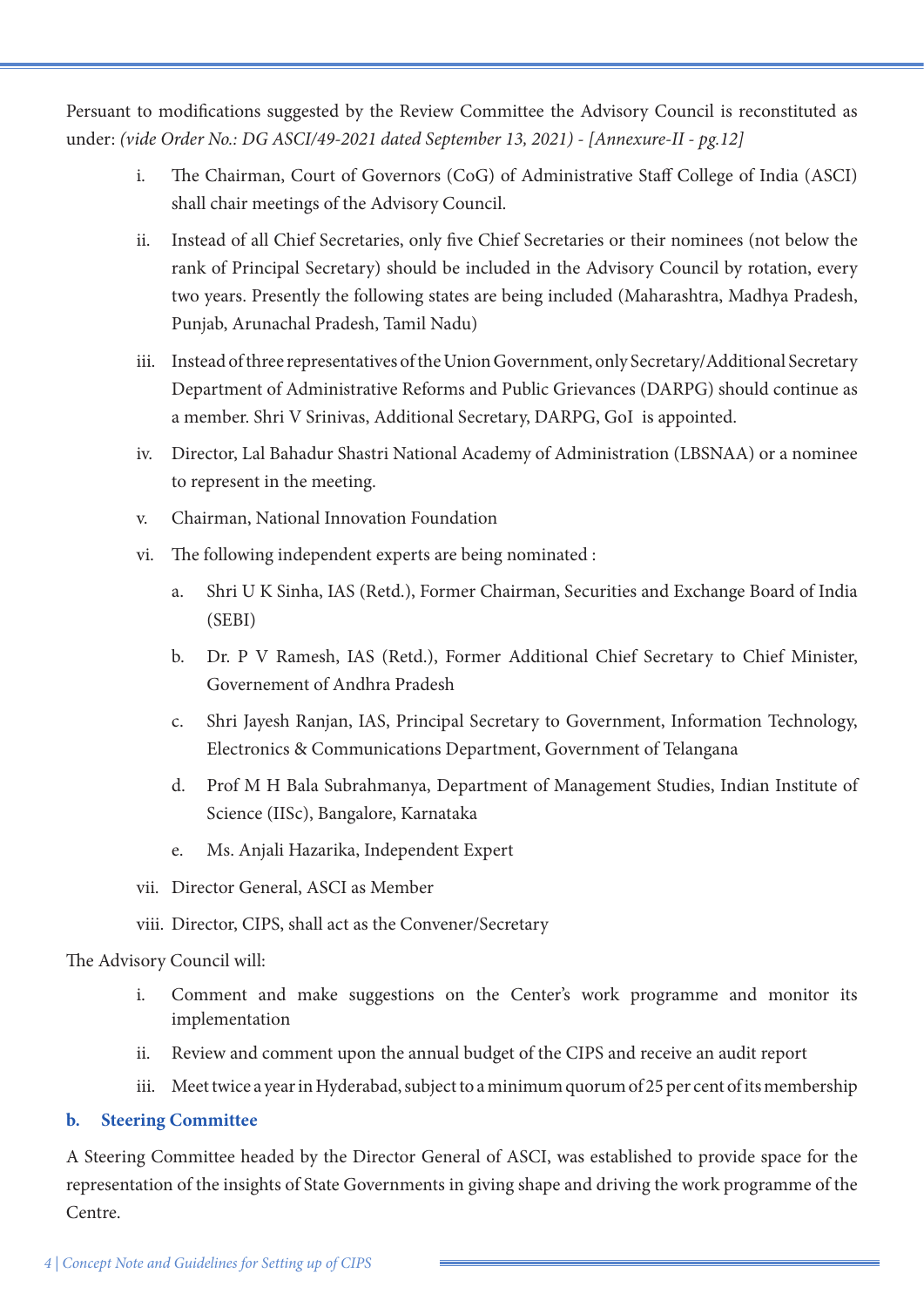It was suggested by the Review Committee to continue Steering Committee with the following modifications : *(vide Order No.: DG ASCI/48-2021 dated September 13, 2021) - [Annexure-III - pg.14]*

- i. Director General, ASCI as Chairman
- ii. Two of the five Chief Secretaries or their nominees who are nominated to the Advisory Council should be included in the Steering Committee, as nominated by the Chairman, CoG, ASCI. Presently, Chief Secretary, Tamil Nadu and Chief Secretary, Punjab are nominated.
- iii. Director, Lal Bahadur Shastri National Academy of Administration (LBSNAA) or a nominee to represent in the meeting
- iv. Two independent experts (of the four in the Advisory Council) will be nominated to the Steering Committee by the Chairman, CoG, ASCI. The following experts are being included :
	- a. Shri Jayesh Ranjan, IAS, Principal Secretary to Government, Information Technology, Electronics & Communications Department, Government of Telangana
	- b. Ms. Anjali Hazarika, Independent Expert
- v. The Director, CIPS (Convener/Secretary), to be appointed by ASCI
- vi. Centre Director, Centre for Innovation & Technology (CIT), ASCI

The Steering Committee will meet every quarter, with a quorum of one-third of its membership. It will report to the Advisory Council of CIPS and, through it, to the Court of Governors of ASCI, on its work programme twice a year.

#### **Financing**

- i. On the basis of Finance Commission grant, a one-time grant of Rs. 20 crore will be vested with ASCI through the government of Andhra Pradesh during 2010-11.
- ii. The funds will be held and managed by ASCI and will be subject to the auditing procedures that apply to ASCI's funding and activities.
- iii. CIPS can generate further funding from other sources, including State Governments, private sector and other funding agencies, such as multilateral and bilateral agencies like the United Nations (UN), World Bank, Asian Development Bank (ADB) and Department for International Development (DfID), subject to the condition that neither the objectives of the CIPS nor its governance structure will be diluted in any manner whatsoever.

#### **Operational Issues**

The grant provided by the Thirteenth Finance Commission will not be applied. either wholly or partially, for the purchase of land or for the construction or purchase of buildings. Any moveable assets such as furniture, computers, books, etc., will become the property of ASCI if the mandate of CIPS concludes at the end of five years.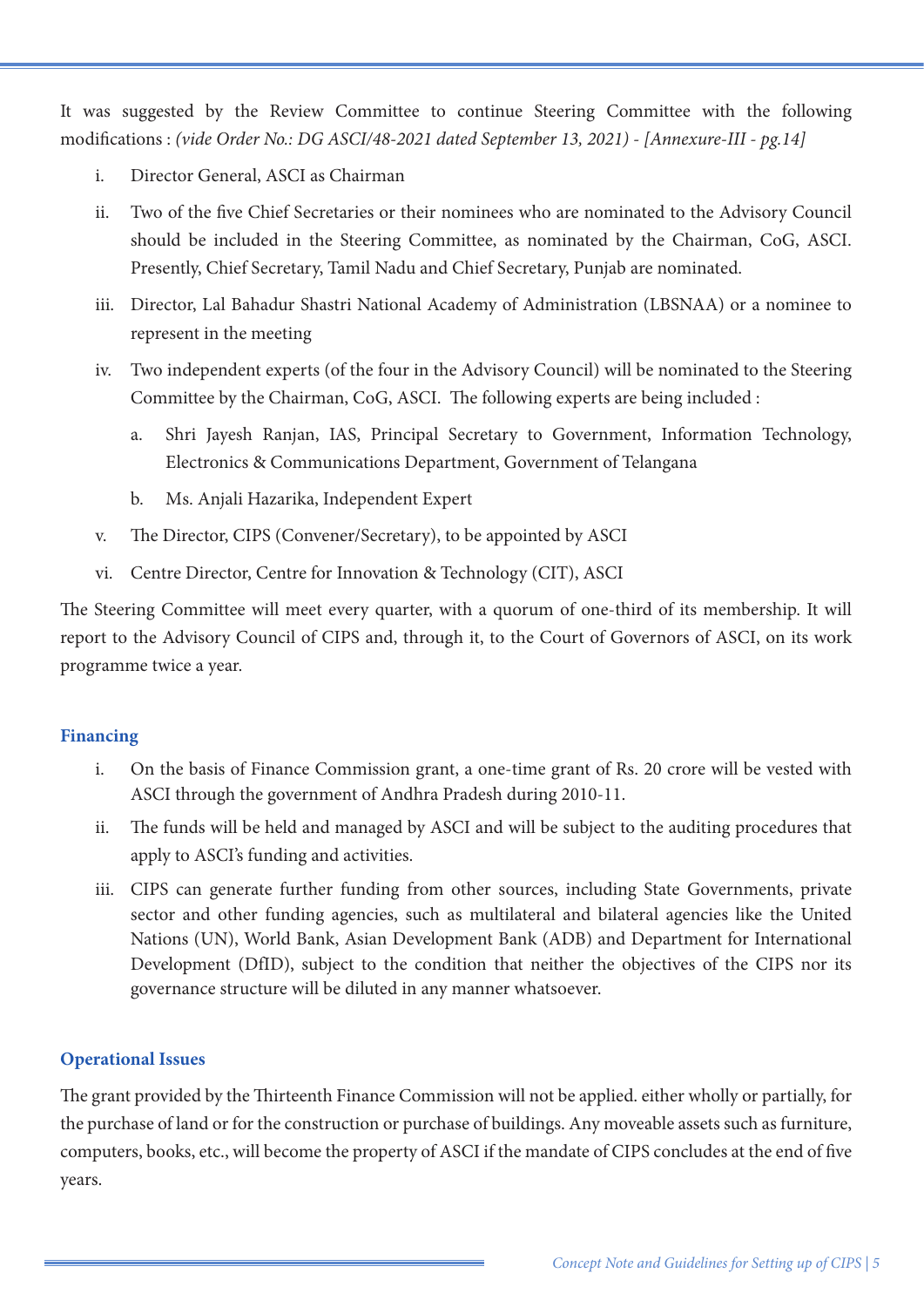The audit framework in place for ASCI will be made applicable to CIPS and the accounts of CIPS will be audited annually. The audit report will be placed annually before the Advisory Council of CIPS, which will, in turn, forward it to the Court of Governors of ASCI for its approval.

#### **Staff and Establishment of CIPS**

The Centre will work on the principle of a core plus project based staff, with the complement of administrative and clerical staff kept to the minimum. As the funding is guaranteed for a period of five years, no staff earmarked on a whole time basis for CIPS will be recruited for a tenure longer than five years.

Unless specified otherwise, the staff rules and regulations governing ASCI, will apply to CIPS.

For any administration, faculty and other services, such as the use of the infrastructure rendered by ASCI, an appropriate charge, as proposed by the Executive Council of CIPS and approved by the Standing Committee of Governors of ASCI, will be made on the budget of CIPS.

The Director-General of ASCI will be responsible for the good functioning of CIPS within the framework of ASCI's larger governance processes and the specific mandate of CIPS.

#### **Report to the Fourteenth Finance Commission**

On 31 March 2014, the Steering Committee will, in discussion with the Advisory Council and with the approval of the Court of Governors of ASCI, furnish to the Fourteenth Finance Commission a review of all the work CIPS has undertaken, including the work undertaken using the grant provided by the Thirteenth Finance Commission.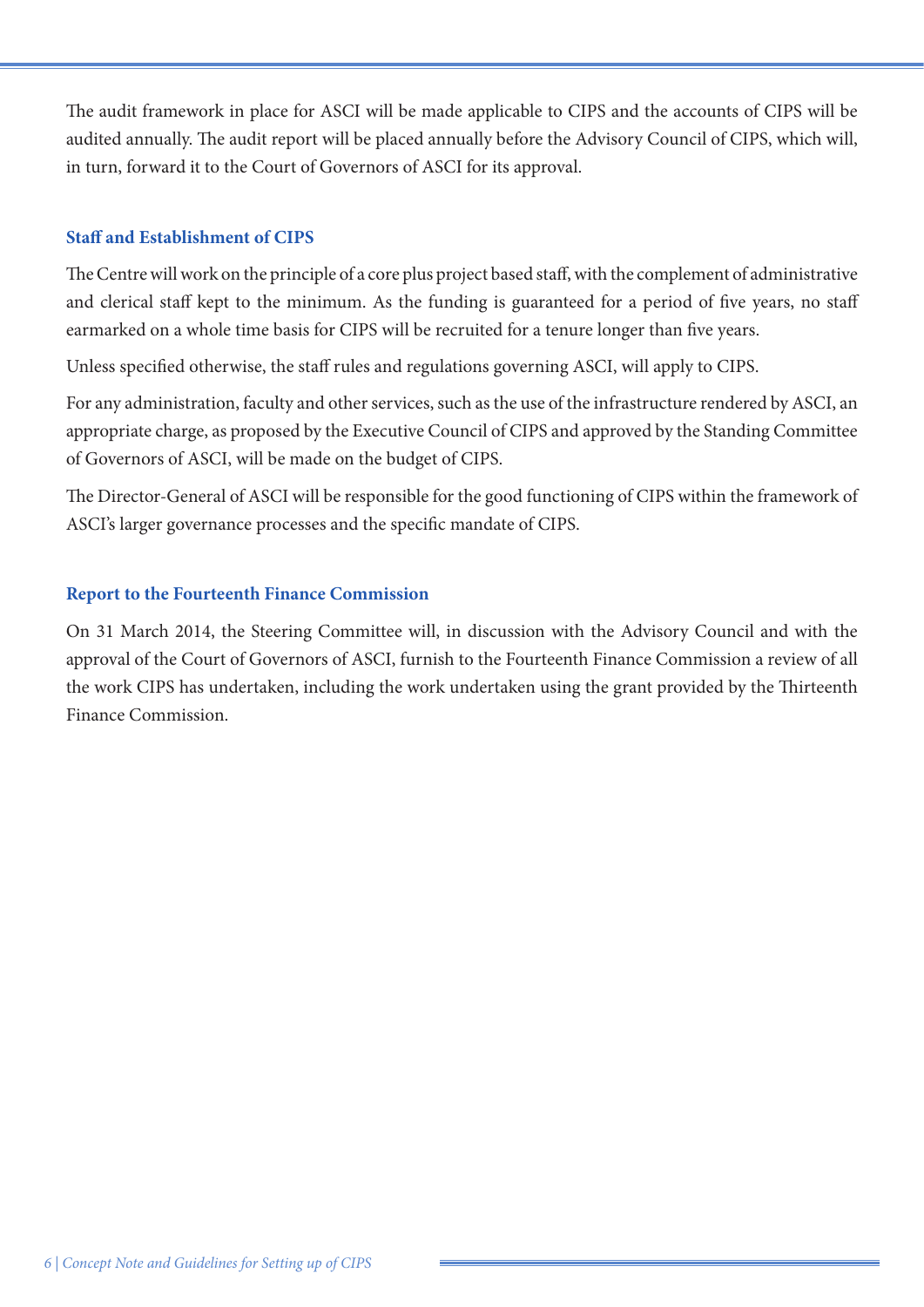### **Excerpts from Thirteenth Finance Commission Report - Chapter 12 Promoting Innovation**

12.91 The President of India, in her address to Parliament in June 2009, committed the nation to a path of promoting innovation and unleashing the creativity of a billion people. She announced that the next ten years would be dedicated as the 'Decade of Innovation'. Innovation can play an important role in providing better alternatives, reducing costs, improving service levels and filling in availability deficits. The task is, therefore, not only to foster innovation, but also to promote it zealously. A number of appropriate, low cost and people oriented innovations already introduced in various states have been documented by the National Innovation Foundation (NIF) and are being disseminated by them. These innovations relate mostly to individual initiatives in the private sector. The Commission feels that a number of equally relevant innovations exist in the government sector which need to be recognised, documented and promoted amongst all State Governments. We note that a number of national programmes, like the mid-day meal scheme, were rooted in innovative schemes initially adopted at the state level. We, therefore, obtained from State Governments a description of the major innovations they have introduced in different sectors to improve service levels and reduce costs. These innovations are in a variety of sectors like health, education, tourism and natural resource management and are aimed at improving service delivery. They also cover improvement of governance and supply of justice. Based upon an analysis of the data received and suggestions of NIF, we have recommended a two-pronged initiative.

#### *Centre for Innovations in Public Systems (CIPS)*

12.92 The first initiative is embodied in the request of the Andhra Pradesh Government for assistance to set up the Centre for Innovations in Public Systems (CIPS) at ASCI, Hyderabad. The CIPS will actively promote and disseminate among states practices which have enhanced service delivery, increased efficiency and led to cost reduction in public systems. It will also continuously scan the environment for new practices which it will add to its data base, which will then be made available across states. It will conduct training programmes and enable experience sharing.

12.93 The functioning of CIPS will be guided by an advisory council with all the chief secretaries of State Governments as its members, apart from Central Government representatives and independent experts. The grant of Rs. 20 crore will be utilised for running the CIPS for a five-year period, after which it is expected to become selfsufficient. The grant will be released in one instalment during 2010-11. The modalities of the grant are further detailed in Annex 12.13. This provision is included under the state specific grants for Andhra Pradesh (Para 12.127).

#### *District Innovation Fund (DIF)*

12.94 The second initiative is the creation of a District Innovation Fund (DIF) aimed at making cutting edge levels of governance responsive to felt needs and innovations. This fund of Rs. 1 crore, to be made available to every district in the country, aims at increasing the efficiency of capital assets already created. This investment will be used to fill in vital gaps in public infrastructure already available in the district,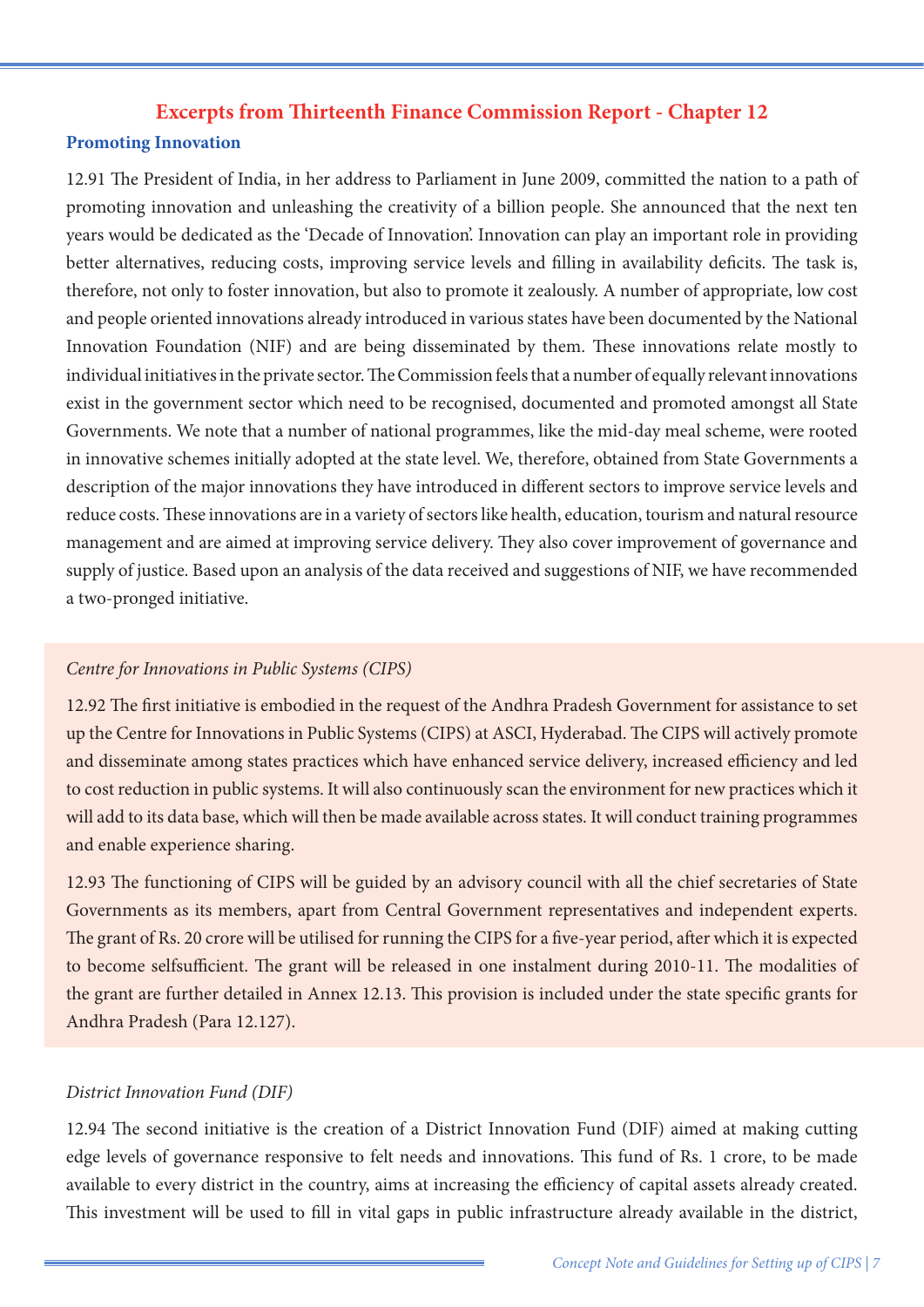which is not being fully utilised for want of a relatively small investment. Examples include a government hospital with non-functional diagnostic equipment; a minor irrigation tank with sizeable command and leaking sluice gates; an area with poor agricultural productivity without soil testing facilities. The object will be to renew or better utilise an existing capital asset and provide immediate benefits. We accept that the examples listed above can and, ideally should, be funded by the states' budget. However, with the increasing pressure on establishment costs, we also recognise that a number of critical gaps in public infrastructure are yet to be filled and it may take time before all such needs are recognised and addressed at the state level. Such projects with immediate welfare returns for comparatively low investment are best identified at the district level. There is also tremendous scope to innovate at the district level and even a relatively small allocation per district can be effectively leveraged as a force multiplier.

#### **State-specific Grants**

#### **Andhra Pradesh**

#### *Establishment of a Centre for Innovations in Public Systems*

12.127 In order to create a climate for accelerating and diffusing innovation in public systems through sharing of experiences across states and to facilitate the establishment of institutional and human capacities for innovation through knowledge sharing and mobilisation of practical help, we recommend an amount of Rs. 20 crore to establish a Centre for Innovations in Public System (CIPS) at the Administrative Staff College of India (ASCI), Hyderabad. The Centre will be governed through an advisory council, with representation from all states. A Steering Committee will assist states to transform creative ideas into sustainable practices. (refer to Para 12.92)

> *(Excerpts from Thirteenth Finance Commission Report - Chapter 12 Pages 222, 223, 229)*

\*\*\*\*\*\*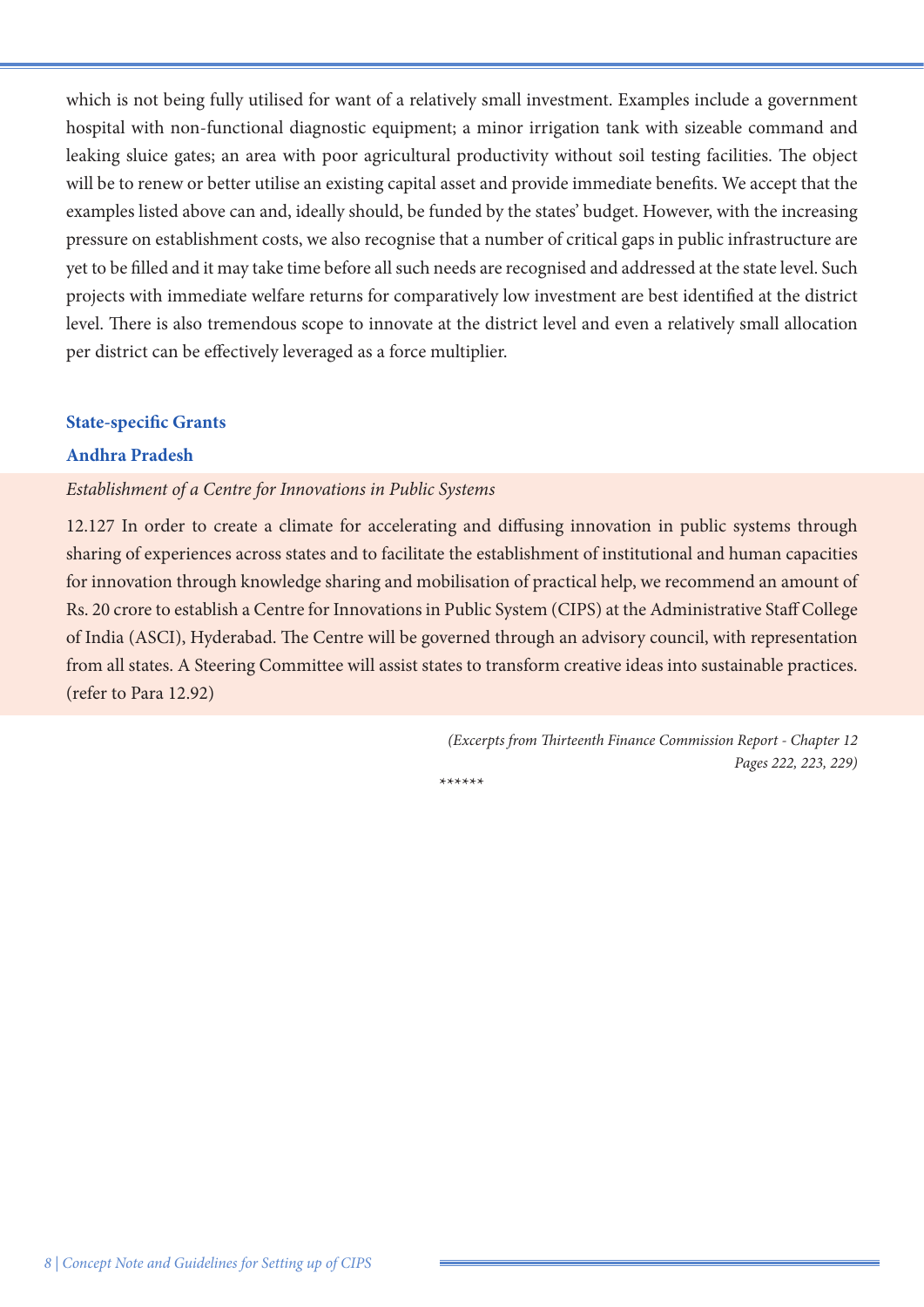#### **Annexure - I**

#### ADMINISTRATIVE STAFF COLLEGE OF INDIA

Bella Vista : Hyd'bad

November 24, 2020

#### **Sub : Constitution of a Committee to review the functioning of CIPS and suggest future Road-Map**

The Court of Governors in its meeting held on October 28, 2020 has proposed to constitute a highlevel committee comprising the following members:

- 1. Sri Sumit Bose, IAS (Retd) : Chairman
- 2. Sri U K Sinha, IAS (Retd), Member-CoG : Member
- 3. Sri BVR Mohan Reddy, Member-CoG : Member
- 4. Dr. Harsh Sharma, Director (I/c), CIPS : Member Secretary

The terms of reference of the committee will be as follows:

- 1. To examine, review, and recommend changes that are desirable and feasible regarding the principles that should govern the CIPS functioning,
- 2. To decide on a framework to attract the most suitable talent to the CIPS to promote efficiency, accountability and responsibility,
- 3. To examine the existing system of financial management and suggest changes including generation of additional funds to achieve CIPS mandate,
- 4. To review that current ecosystem to promote innovations in public systems in India and the role of the CIPS therein,
- 5. To examine and evolve parameters for better integration of CIPS in overall ASCI structure and mandate,
- 6. To make the recommendations on the above, keeping in view
	- 1. The financial resources available
	- 2. The need to ensure that maximum resources are spent on core activities of the CIPS
	- 3. The best practices in similar organizations and their adaptability and relevance in the context of CIPS

The Committee will meet at ASCI/CIPS/Online as per the requirements and will submit its report within two months of the constitution.

Director, CIPS will provide necessary documents and administrative support as required by the Committee.

Dr. Nirmalya Bagchi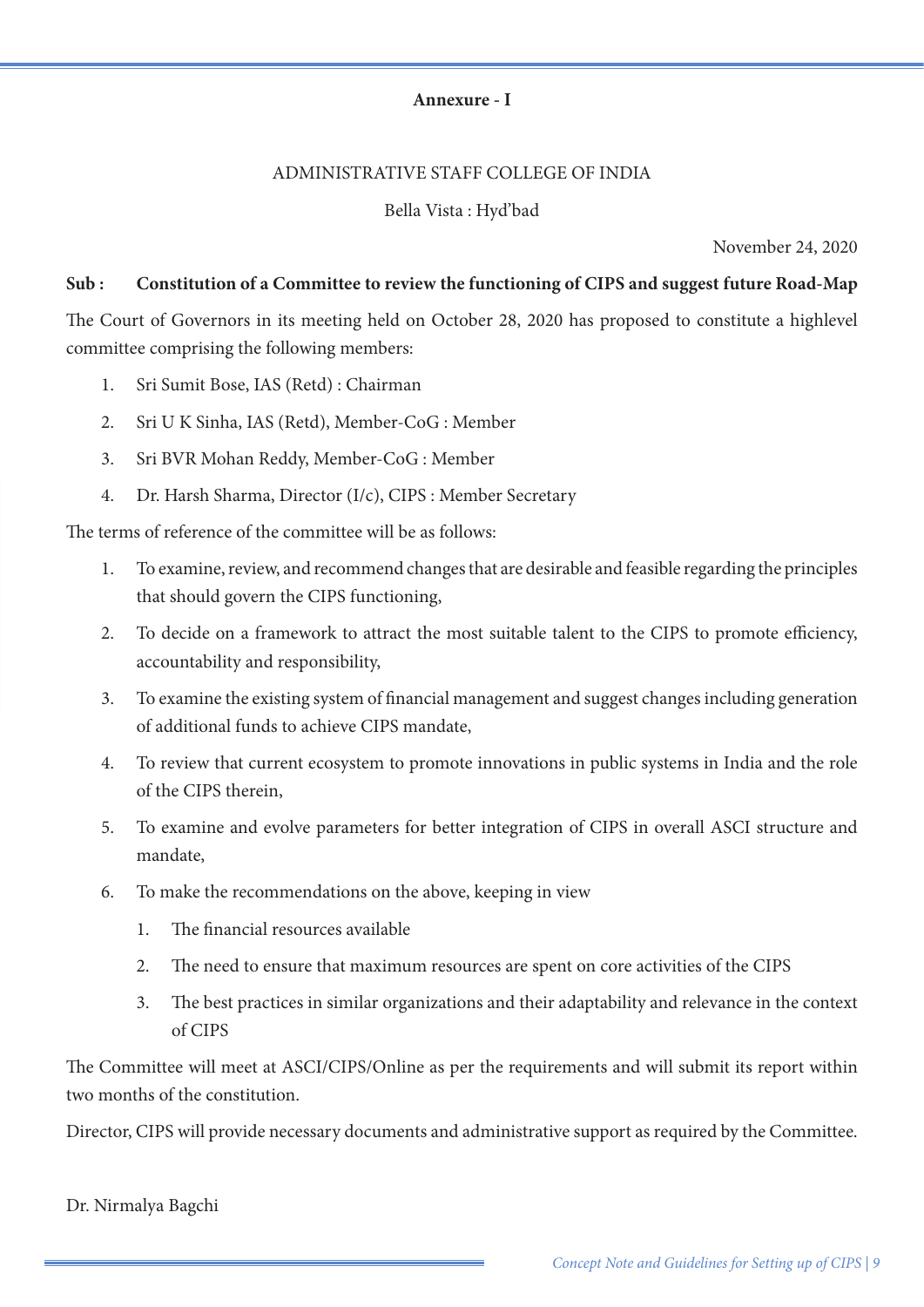#### **Constitution of a committee to review the functioning of CIPS and suggest future Road – Map**

CIPS was set up as a national level body in ASCI, as a centre with operational autonomy to promote innovations in public systems. The scope and objectives of CIPS were briefly spelt out in the main recommendations of the 13th Finance Commission.

CIPS has contributed to the efforts to create a conducive environment for innovations in public systems in the country. Over the last 9-10 years, CIPS has done well in documenting innovations in public systems carried out by various State Governments and civil servants.

Over these years,CIPS focussed on four core areas, viz. Health, Education, e-Governance and Urban Governance. Since its inception, CIPS has been able to come up as a Knowledge Bank with a repository of 494 databases and 53 publications. However CIPs While CIPS encountered formidable challenges in efforts to replicate these innovations in other States. It could hardly do the replication in less than ten cases.

As the HR and Organizational structure of CIPS were designed for a temporary organization, attracting the right kind of people have been difficult. Further, stakeholders especially Government officials' reluctance to adopt and replicate innovations is also a major impediment. Innovation is mostly seen as a one-off or isolated event and lack of eco-system to scaleup, non-availability of platforms to bring innovators and public officials together and challenges in follow-up and hand-holding hurt sustainable replication efforts.Further both the activities of (1) finding and documenting worthwhile innovations, and (2) canvassing for adoption of some of the relevant ones in iother States, are not revenue/income generating activities. As a matter of fact, these activitiesinvolved only expenditure on part of CIPS. To balance this situation, CIPS management, a few years ago, divided its activities into two groups: namely (a) Core activities of documenting innovations in public systems and replicating those wherever possible, and (b) Revenue earning activities of traditional research and consultancy .

As CIPS has completed 10 years of journey, it is appropriate to conduct a high-level review of its structure and functioning and build a road map to make it more efficient and financially sustainable to achieve its institutional mandate.

Given the above, the Court of Governors- ASCI has decided to constitute a high-level committee comprising of the following:

- 1. Sri. Sumit Bose, IAS (Retd.) Chairman
- 2. Sri. U.K. Sinha, IAS (Retd.), Member of Court of Governors, ASCI, as Member.
- 3. Sri. B.V.R. Mohan Reddy, Member of Court of Governors, ASCI, as Member.

Director, CIPS will act as the member secretary to the committee.

The terms of reference of the committee will be as follows:

- 1. To examine, review, and recommend changes that are desirable and feasible regarding the principles that should govern the CIPS functioning,
- 2. To decide on a framework to attract the most suitable talent to the CIPS to promote efficiency, accountability and responsibility,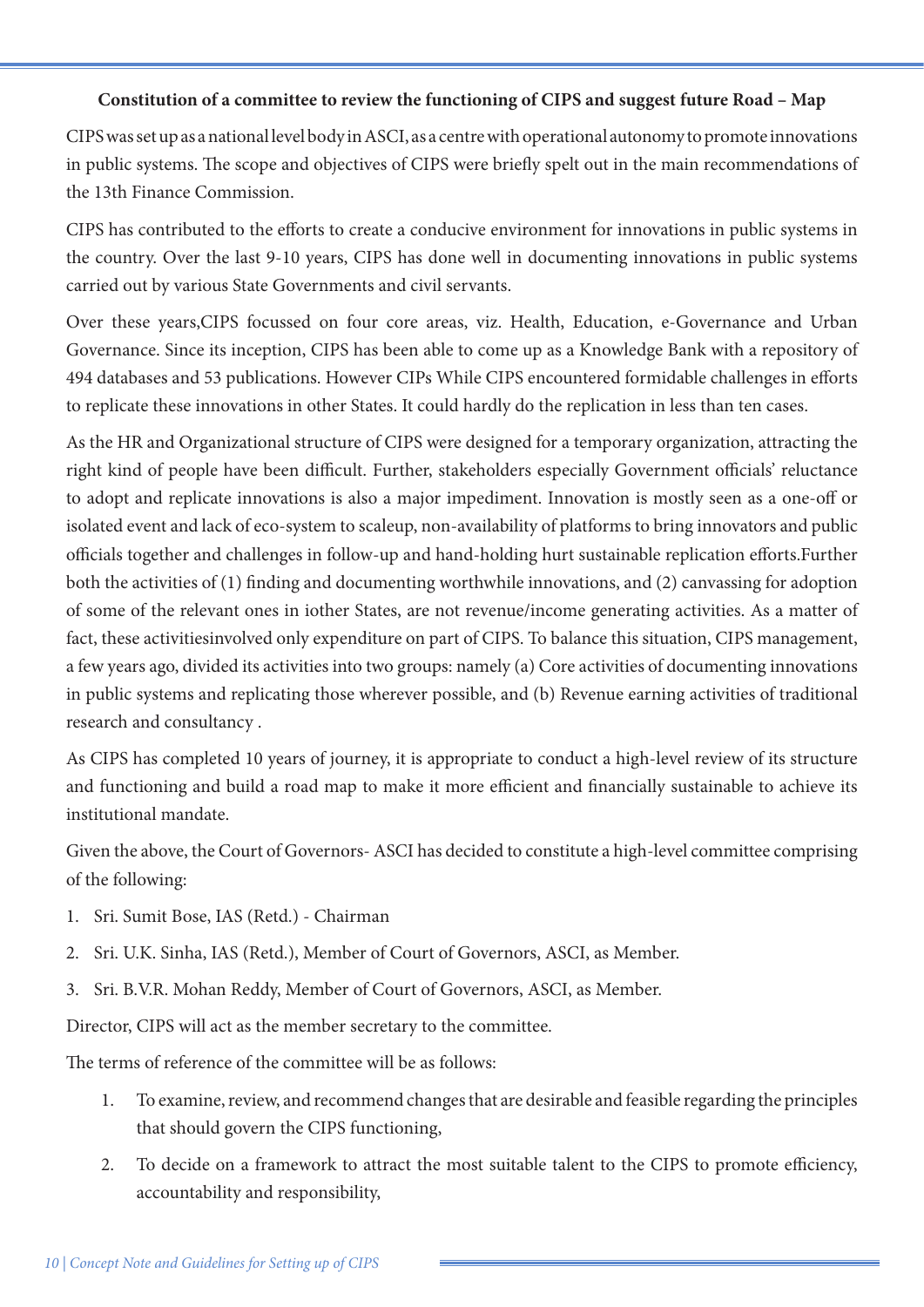- 3. To examine the existing system of financial management and suggest changes including generation of additional funds to achieve CIPS mandate,
- 4. To review that current eco-system to promote innovations in public systems in India and the role of the CIPS therein,
- 5. To examine and evolve parameters for better integration of CIPS in overall ASCI structure and mandate,
- 6. To make the recommendations on the above, keeping in view
	- a. The financial resources available
	- b. The need to ensure that maximum resources are spent on core activities of the CIPS
	- c. The best practices in similar organizations and their adaptability and relevance in the context of CIPS.

The committee will meet at ASCI/CIPS/Online as per the requirements and will submit its report within two months of the constitution. Director, CIPS will provide necessary documents and administrative support as required by the committee.

Sd/

Dr. Nirmalya Bagchi Director General (I/C)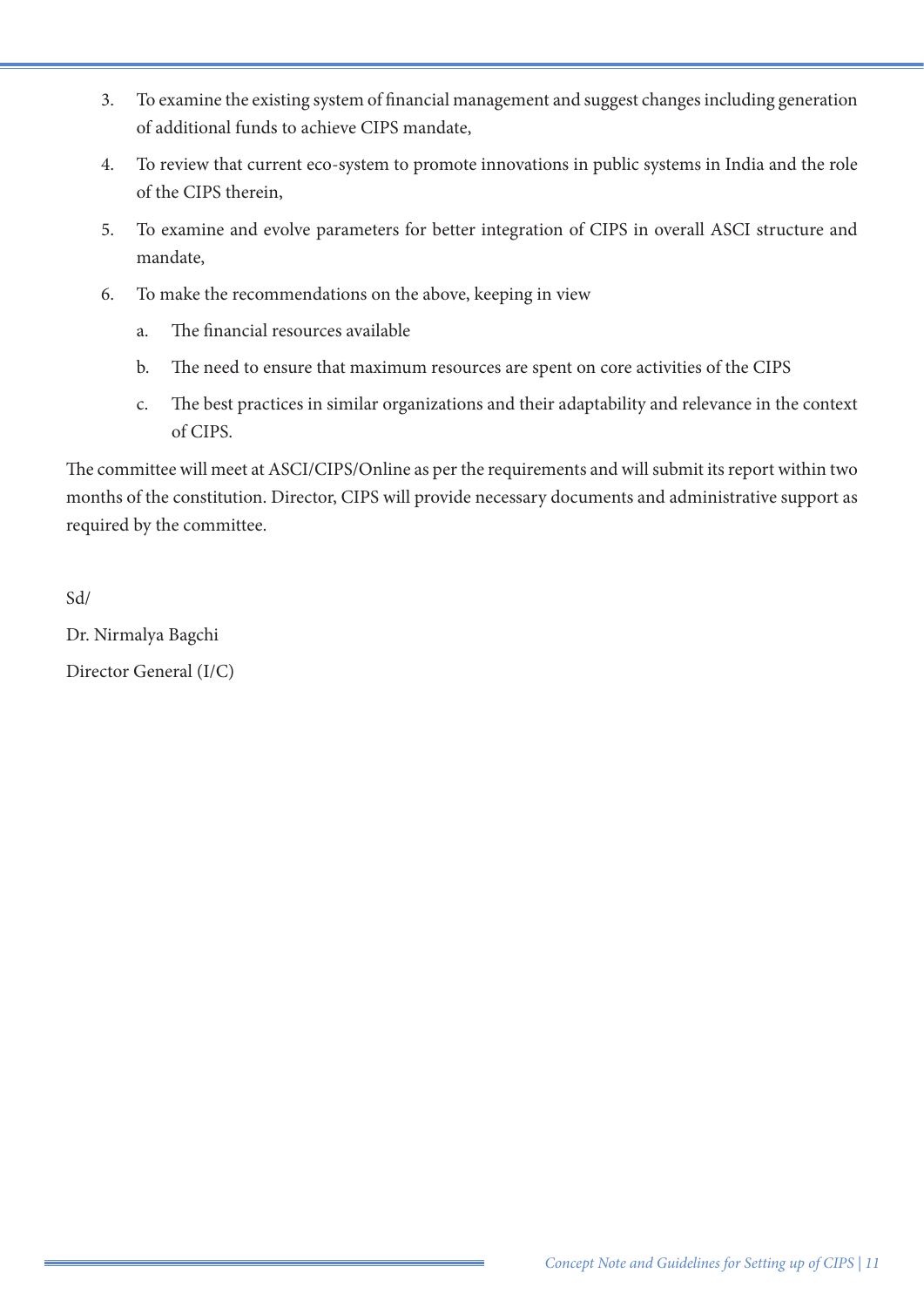#### **Annexure - II**

#### ADMINISTRATIVE STAFF COLLEGE OF INDIA

Bella Vista : Hyd'bad

DG ASCI/49-2021

September 13, 2021

#### **Sub : CIPS – Restructuring of Advisory Council – Reg.**

As recommended by the Thirteenth Finance Commission in its report on CIPS, an Advisory Council with all the Chief Secretaries of State Governments as its members, apart from Central Government representatives and independent experts, was constituted.

It also recommended that the Advisory Council may be chaired by the Chief Secretary, Andhra Pradesh State Government, who is also a member of the Court of Governors of ASCI, or a person nominated by the Chairman of ASCI Court of Governors. However, after bifurcation, the Chief Secretary Telangana has been chairing the Advisory Council.

Since, CIPS has completed 10 years of its journey, a high-level Review Committee under the Chairmanship of Shri Sumit Bose, IAS (Retd) with three others was constituted on 24th November 2020 in pursuance to the decision taken by the Court of Governors in its meeting held on 28th October 2020.

- 1. (a) During its study the review committee observed that the maximum number of Chief Secretaries attending the Council Meetings was four (for the first meeting) and the number had fallen to 1 or 2 in recent times.
	- (b) Neither the Chief Secretaries nor the Secretaries to Government of India are able to participate effectively in the Council Meetings probably due to official preoccupations.
	- (c) It is also observed in recent times that the Chief Secretary of Telangana is not able to give adequate time to chair the meetings of Advisory Council.
- 2. In view of the above, the Committee has recommended that the Advisory Council should continue with the following modifications. Therefore, the Advisory Council is reconstituted as under:
	- i. The Chairman, Court of Governors of ASCI shall chair meetings of the Advisory Council.
	- ii. Instead of all Chief Secretaries, only five Chief Secretaries or their nominees (not below the rank of Principal Secretary) should be included in the Advisory Council by rotation, every two years. Presently the following states are being included (Maharashtra, Madhya Pradesh, Punjab, Arunachal Pradesh, Tamil Nadu)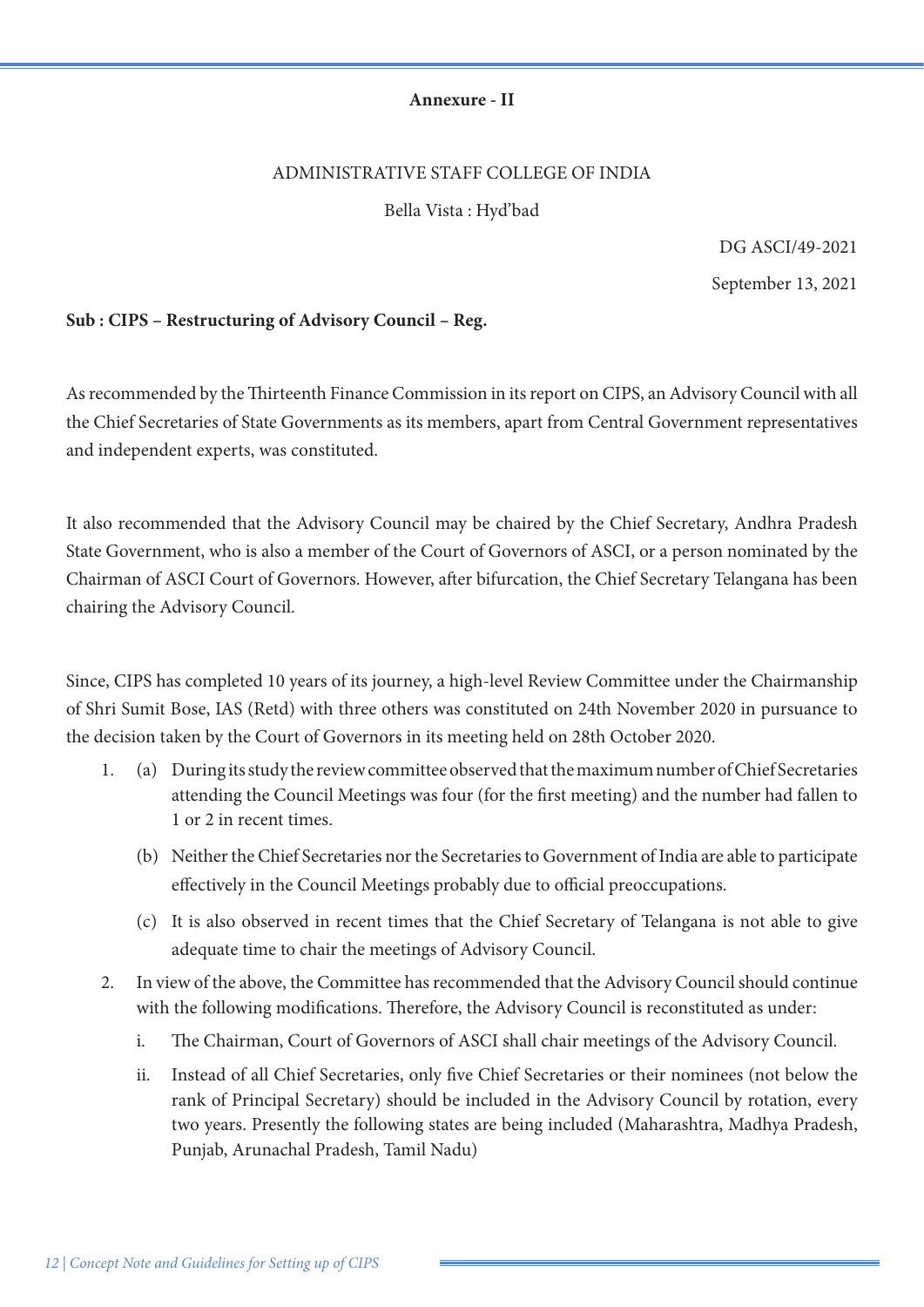- iii. Instead of three representatives of the Union Government, only Secretary/Additional Secretary DARPG should continue as a member. Shri V Srinivas, Additional Secretary, DARPG, GoI is appointed.
- iv. Director, LBSNAA or a nominee to represent in the meeting.
- v. Chairman, National Innovation Foundation
- vi. The following independent experts are being nominated :
	- a. Shri U K Sinha
	- c. Dr. P V Ramesh
	- d. Shri Jayesh Ranjan
	- e. Prof M H Bala Subrahmanya, IISc, Bangalore
	- f. Ms. Anjali Hazarika
- vii. DG, ASCI as Member
- viii. Director CIPS, shall act as the Convener/Secretary
- 3. It is also recommended that in the event, Chairman, ASCI do not find this change feasible to implement, he may appoint another member of court of governors to Chair the Advisory Council.

Sd/-

(Dr. Nirmalya Bagchi) Director General (I/C) Administrative Staff College of India & Head, Steering Committee, CIPS

To:

The Director (Convener/Secretary, Steering Committee)

Centre for Innovations in Public Systems (CIPS)

Copy to:

The Director General, ASCI, Bella Vista

Copy Submitted to:

The Chairman, Court of Governors, ASCI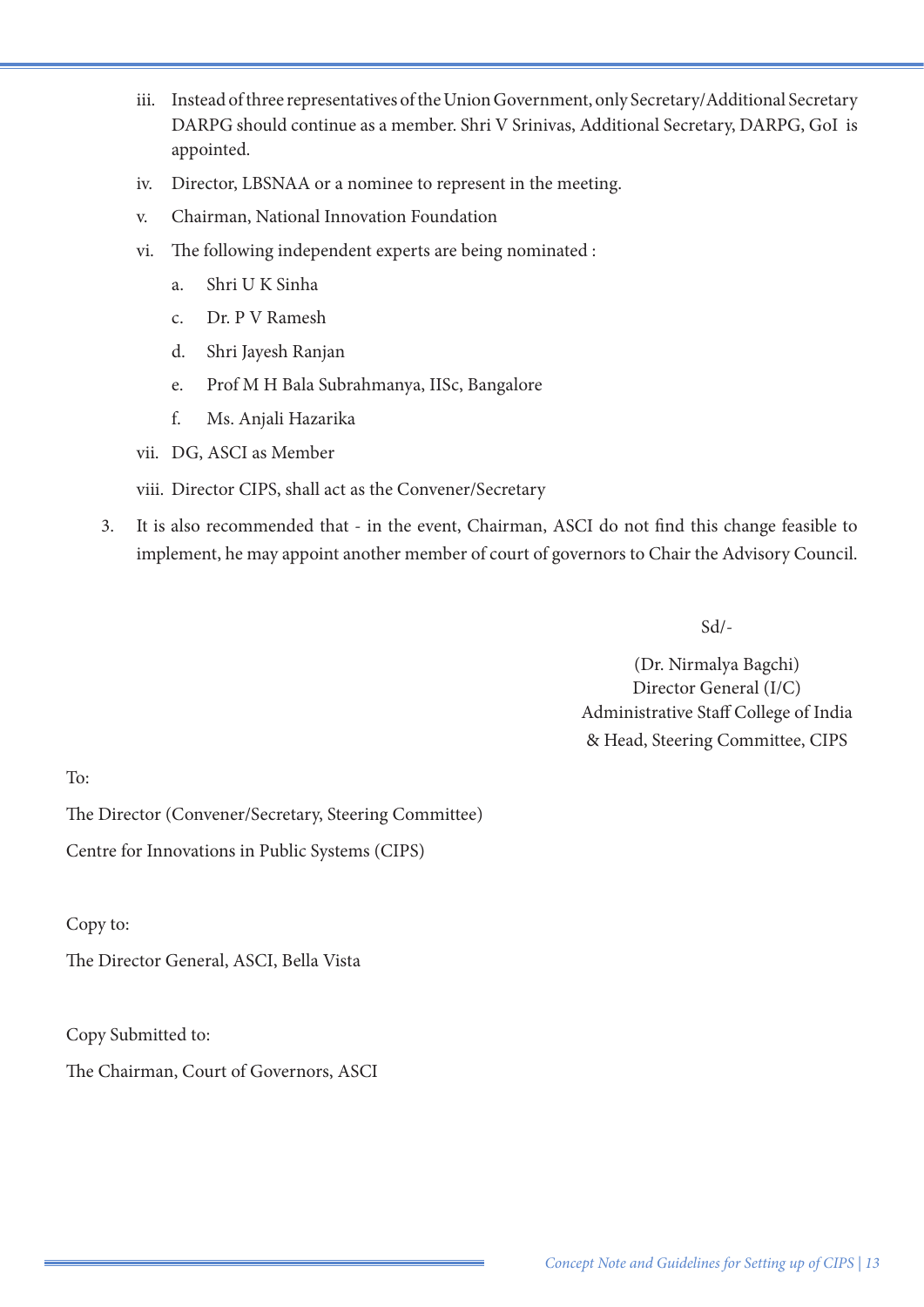#### **Annexure - III**

#### ADMINISTRATIVE STAFF COLLEGE OF INDIA

Bella Vista : Hyd'bad

DG ASCI/48-2021

September 13, 2021

#### **Sub : CIPS – Reconstitution of the Steering Committee – Reg.**

As recommended by the Thirteenth Finance Commission in its report on CIPS, a Steering Committee was constituted.

It recommended that the Steering Committee may be chaired by DG, ASCI.

Since, CIPS has completed 10 years of its journey, a high-level Review Committee under the Chairmanship of Shri Sumit Bose, IAS (Retd) with three others was constituted on 24th November 2020 in pursuance to the decision taken by the Court of Governors in its meeting held on 28th October 2020.

The Review Committee suggested that the Steering Committee should continue with the following modifications :

- i. Director General, ASCI as Chairman
- ii. Two of the five Chief Secretaries or their nominees who are nominated to the Advisory Council should be included in the Steering Committee, as nominated by the Chairman CoG, ASCI. Presently, Chief Secretary, Tamil Nadu and Chief Secretary, Punjab are nominated.
- iii. Director, LBSNAA or a nominee to represent in the meeting
- iv. Two independent experts (of the four in the Advisory Council) will be nominated to the Steering Committee by the Chairman, CoG, ASCI. The following experts are being included :
	- a. Shri Jayesh Ranjan
	- b. Ms. Anjali Hazarika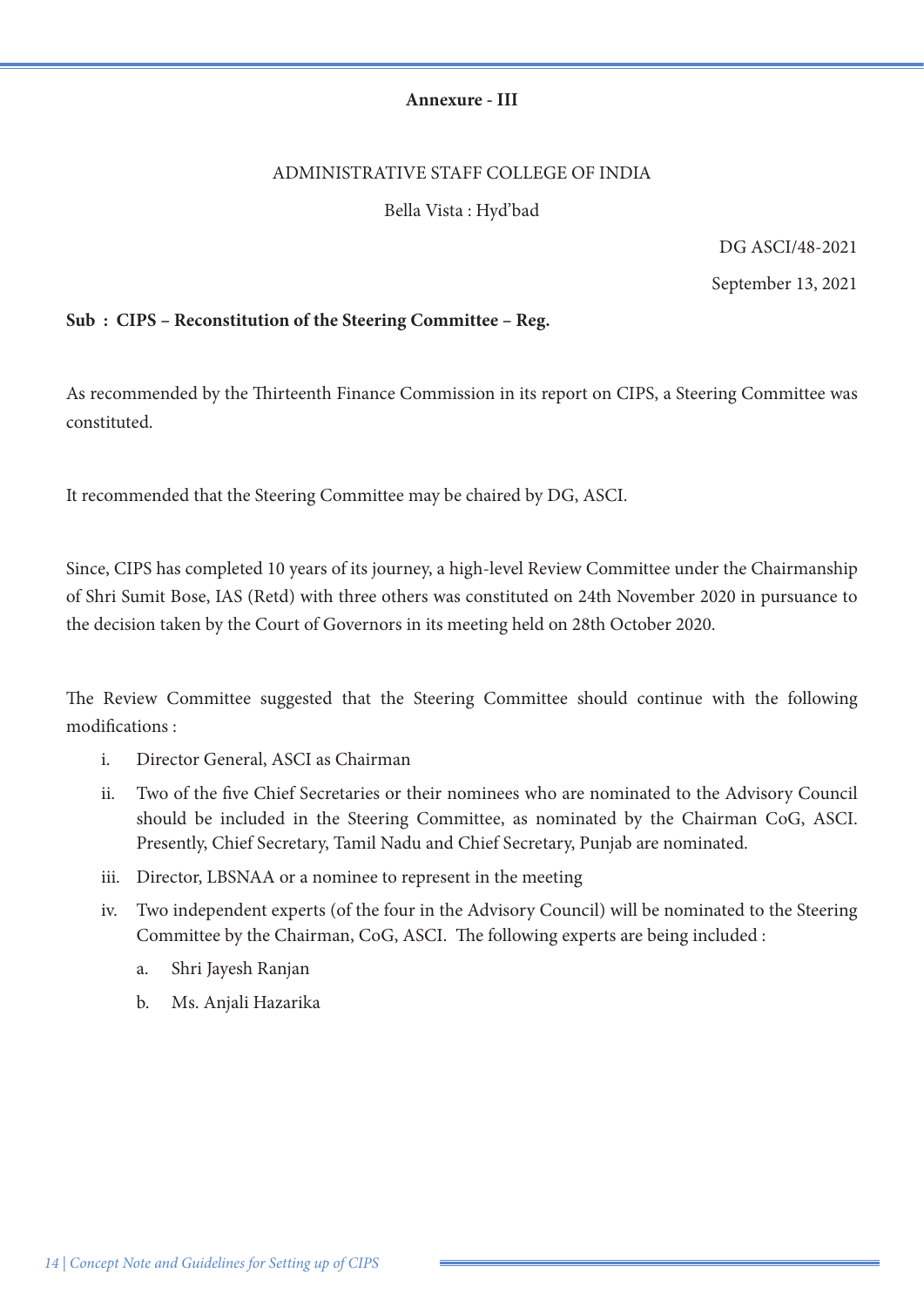- v. The Director CIPS (Convener/Secretary), to be appointed by ASCI
- vi. Centre Director, Centre for Innovation & Technology (CIT), ASCI

Sd/-

(Dr. Nirmalya Bagchi) Director General (I/C) Administrative Staff College of India & Head, Steering Committee, CIPS

To:

The Director (Convener/Secretary, Steering Committee) Centre for Innovations in Public Systems (CIPS)

Copy to:

The Director General, ASCI, Bella Vista

Centre Director, CIT

Copy Submitted to:

The Chairman, Court of Governors, ASCI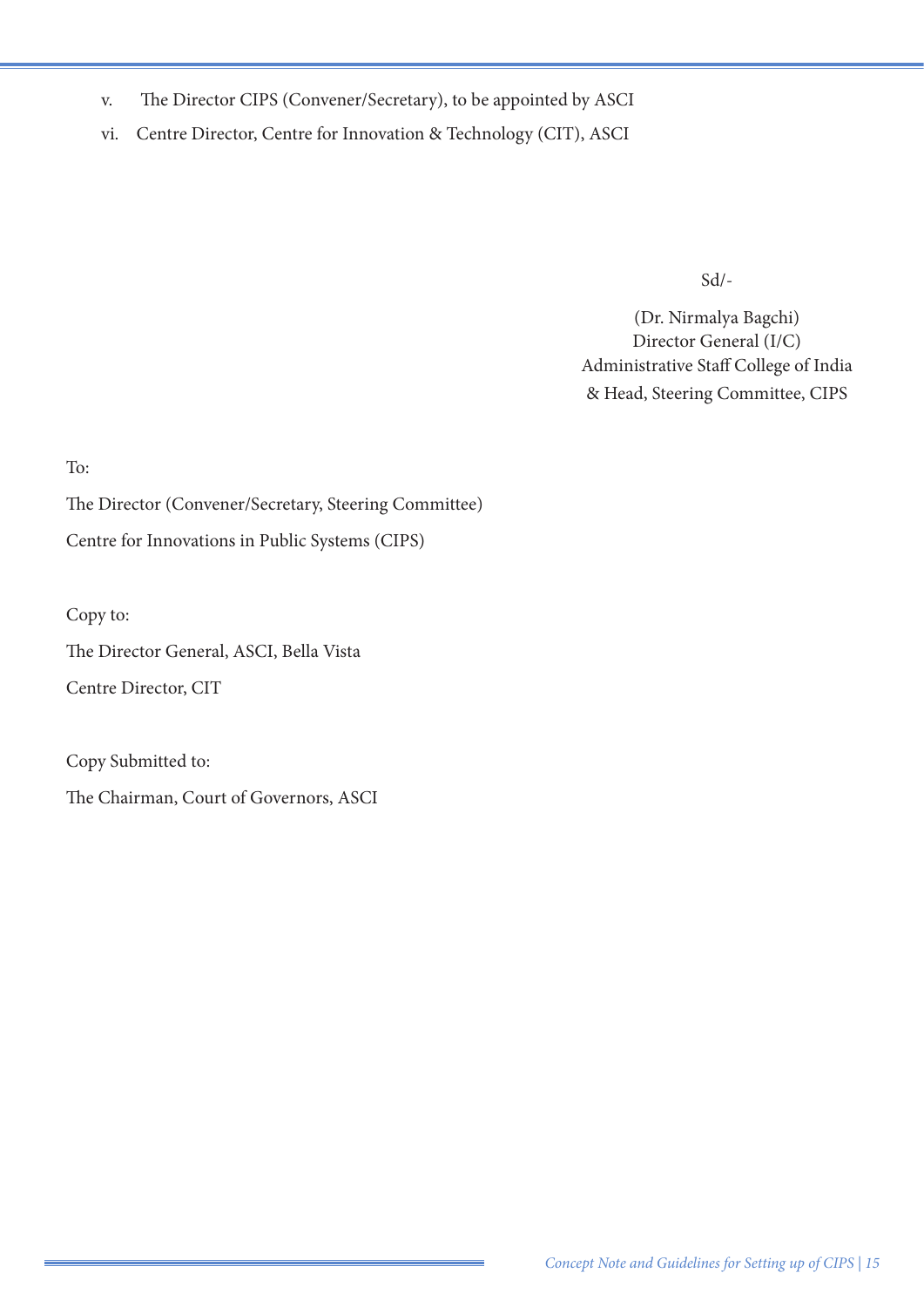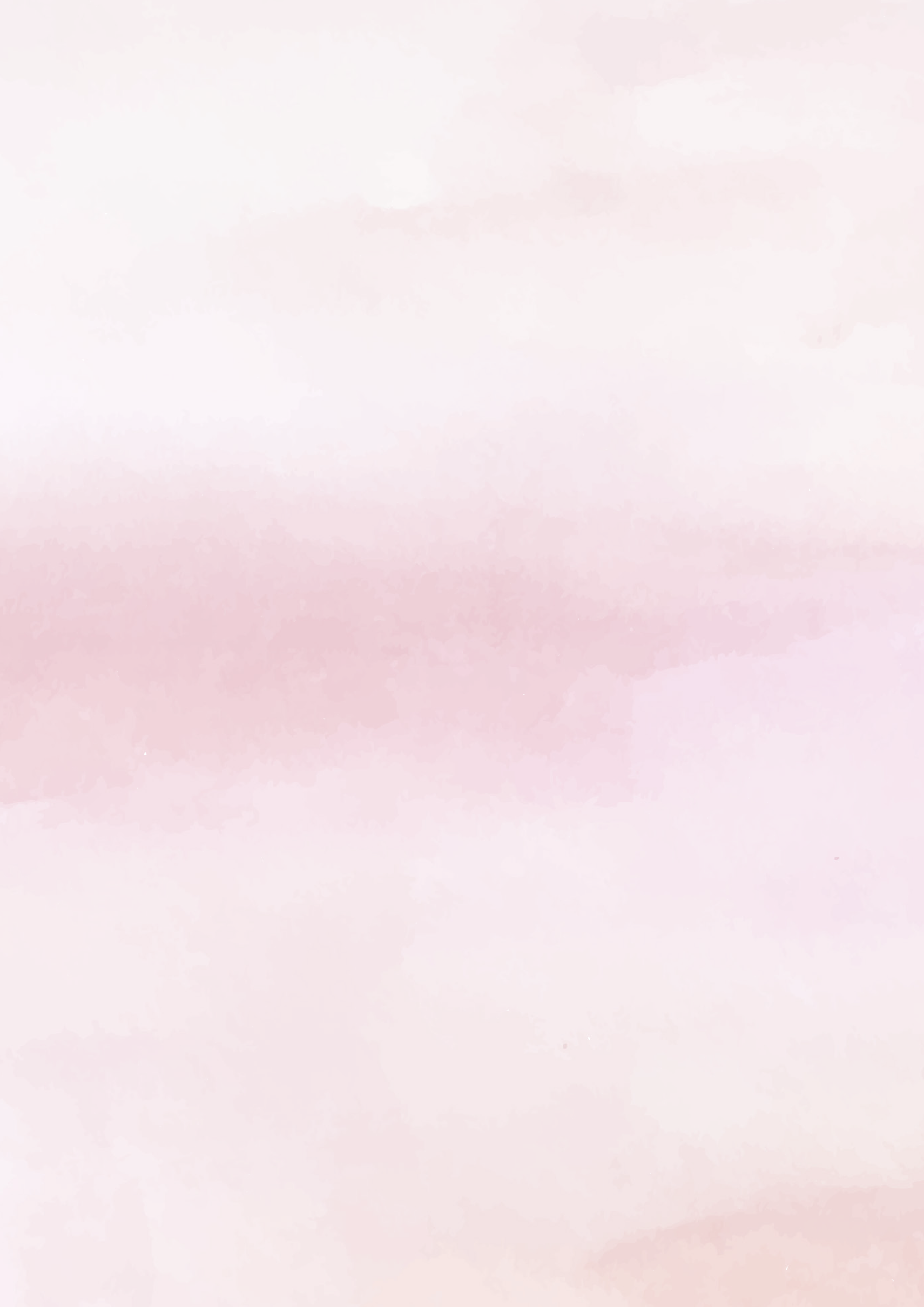